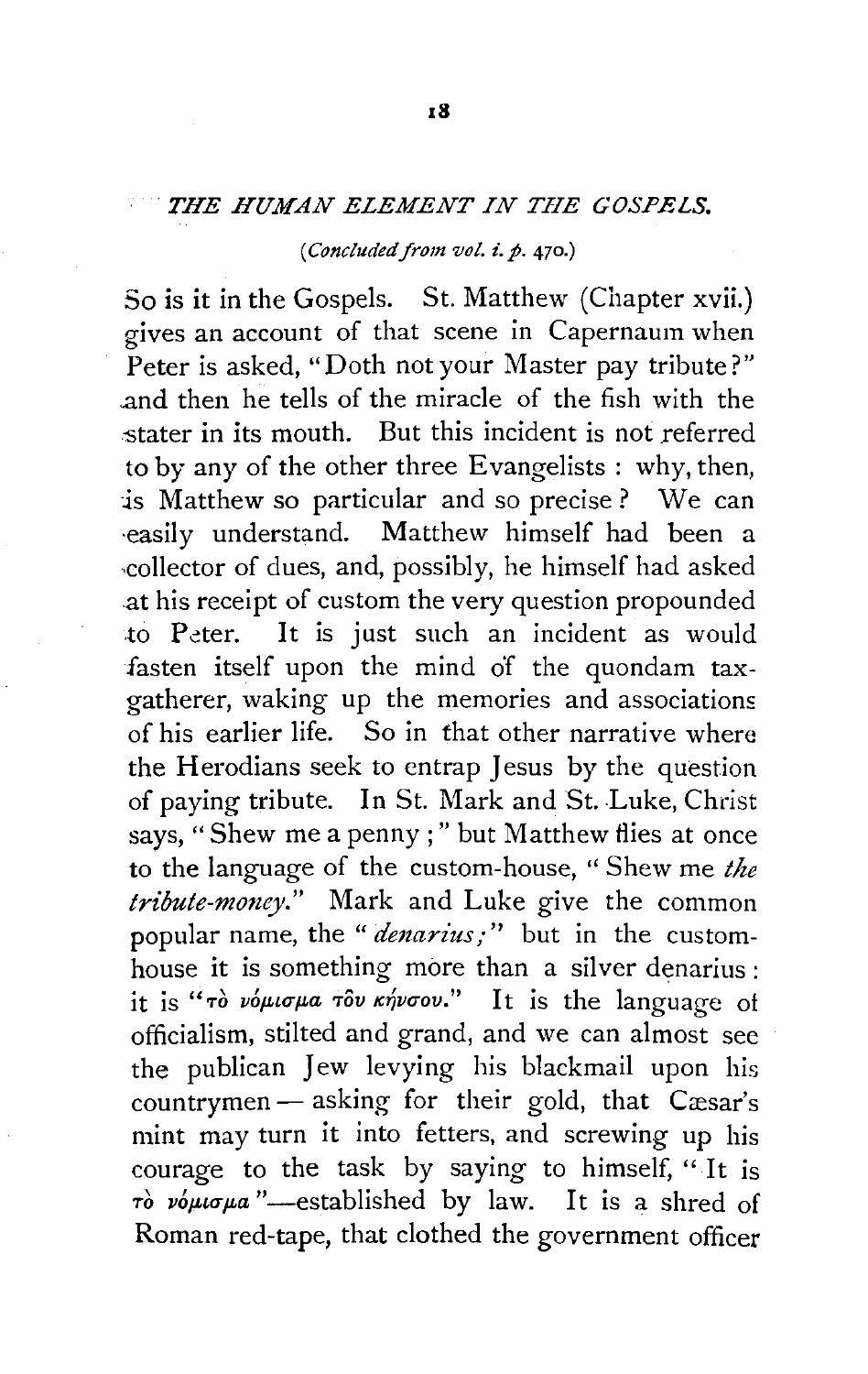with a show of brief authority, and Matthew's pen catches instinctively this echo from the customhouse. So, too, in the statement about Judas and the betrayal. Mark and Luke simply say, " They covenanted to give him money;" but Matthew, whose training in a government-office has taught him exactness in financial matters, tells us how much the price was, and weighs out to us the thirty pieces of blood-money.

About the life of St. Mark we know comparatively little ; but this is immaterial, as it is generally admitted that St. Mark acted as a kind of amanuensis to the Apostle Peter. It is then Peter's voice we may expect to hear, as, Rhoda-like, we listen by the gate of our second Gospel. Quick, impetuous, and impulsive, St. Peter was ready for any emergency. If he had possessed our modern weakness for heraldic symbols, what motto for his crest had been so suitable as that one word εύθεως—"Straightway"? It is the watchword of St. Mark's Gospel, occurring more frequently there than in the three other Gospels together. And what could be more characteristic of the man, so swift of speech and prompt in deed? There is one word occurring in this Gospel, and found also in the Gospel of St. John, which Matthew and Luke do not use—the word  $\pi\lambda$ ouápiov, "a little ship." Matthew and Luke, the two landsmen, use only the generic  $\pi\lambda\delta\omega$ ; but Peter and John, the two oarsmen, make a distinction in name, as there doubtless was a difference in the build, and six times use the diminutive πλοιάριον (Mark iii. 9; iv. 36, et al.).

St. Mark, speaking of the woman with the issue, says, "She had suffered many things of many phy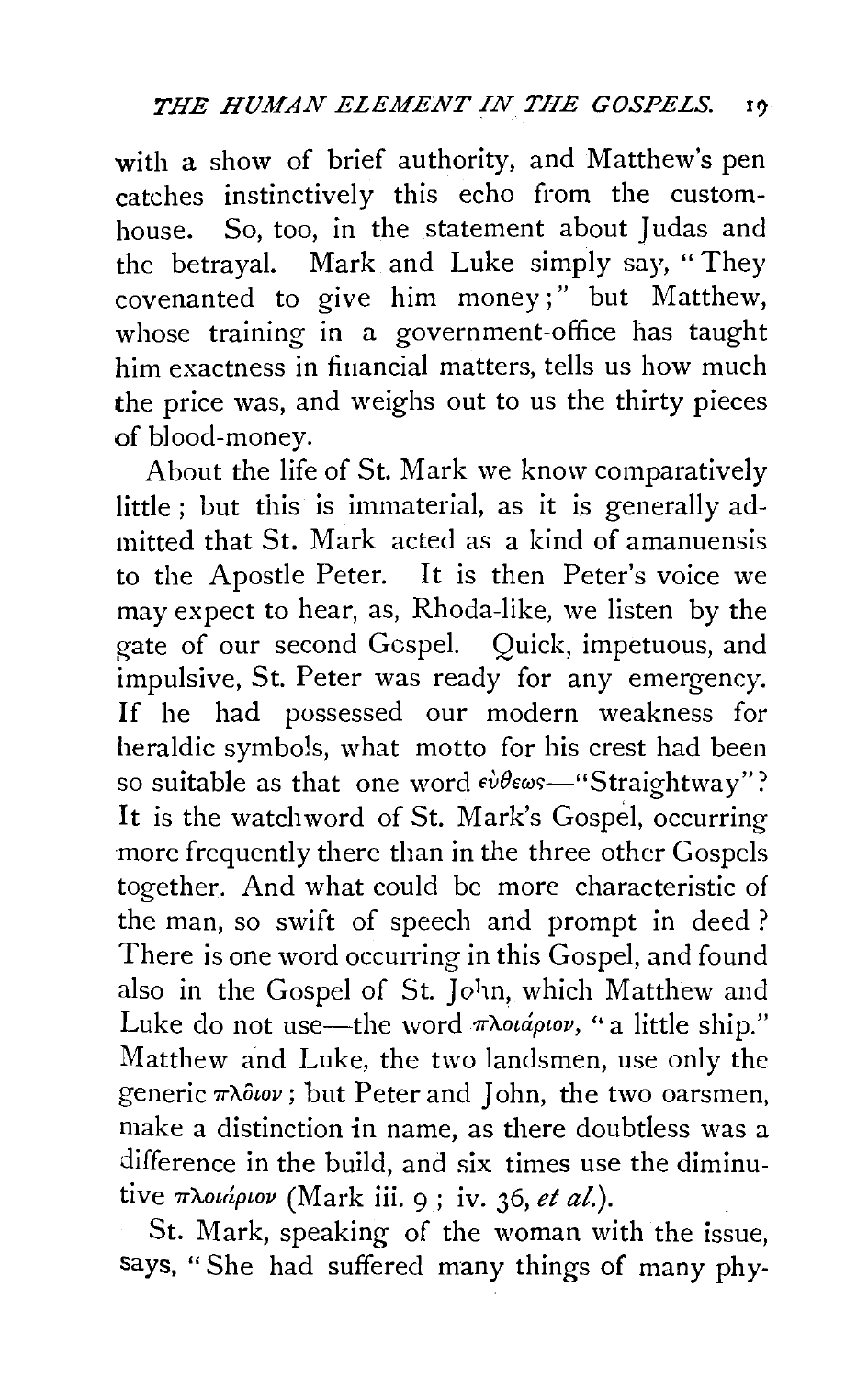sicians." There is a certain amount of harshness about this expression, as if these physicians were heartless empirics who stopped at no torture if they could only carry on their experiments. But when St. Luke. tells the story, he tempers down this severity. He puts a veil over the sufferings caused by unskilful hands, and simply says, " She had spent all her living upon physicians." It is Luke, the "beloved physician," who now writes; and we only give him credit for what is perfectly natural when we admit that his statement of the selfsame fact is toned by a keen sense of professional honour. A medical man, by the demands of his calling, is brought especially into contact with the feminine nature. He knows, as none other does, the burdens, pains, and anguish of maternity, and, as a matter of course, his sympathies are quickened toward woman-kind. And how this element pervades St. Luke's Gospel! Likening these four books to the surroundings of the Temple, St. Luke's Gospel is the "Court of the Women." He alone tells us of the meeting of Elisabeth and Mary up in the hill-country, and of the babe leaping in the womb. He alone gives us that sublime song which the Church will never let die--the *Magnificat*--which is the out-gushing of a maternal heart. He alone tells us of the woman who has lost her piece of silver. It is his hand which draws for us that picture of the two sisters at Bethany-love in action and love in rest. He alone records the names of Susanna and Joanna, who followed Christ and ministered to Him of their substance. He alone tells us of that widow whom the unjust judge was slow to avenge, and of the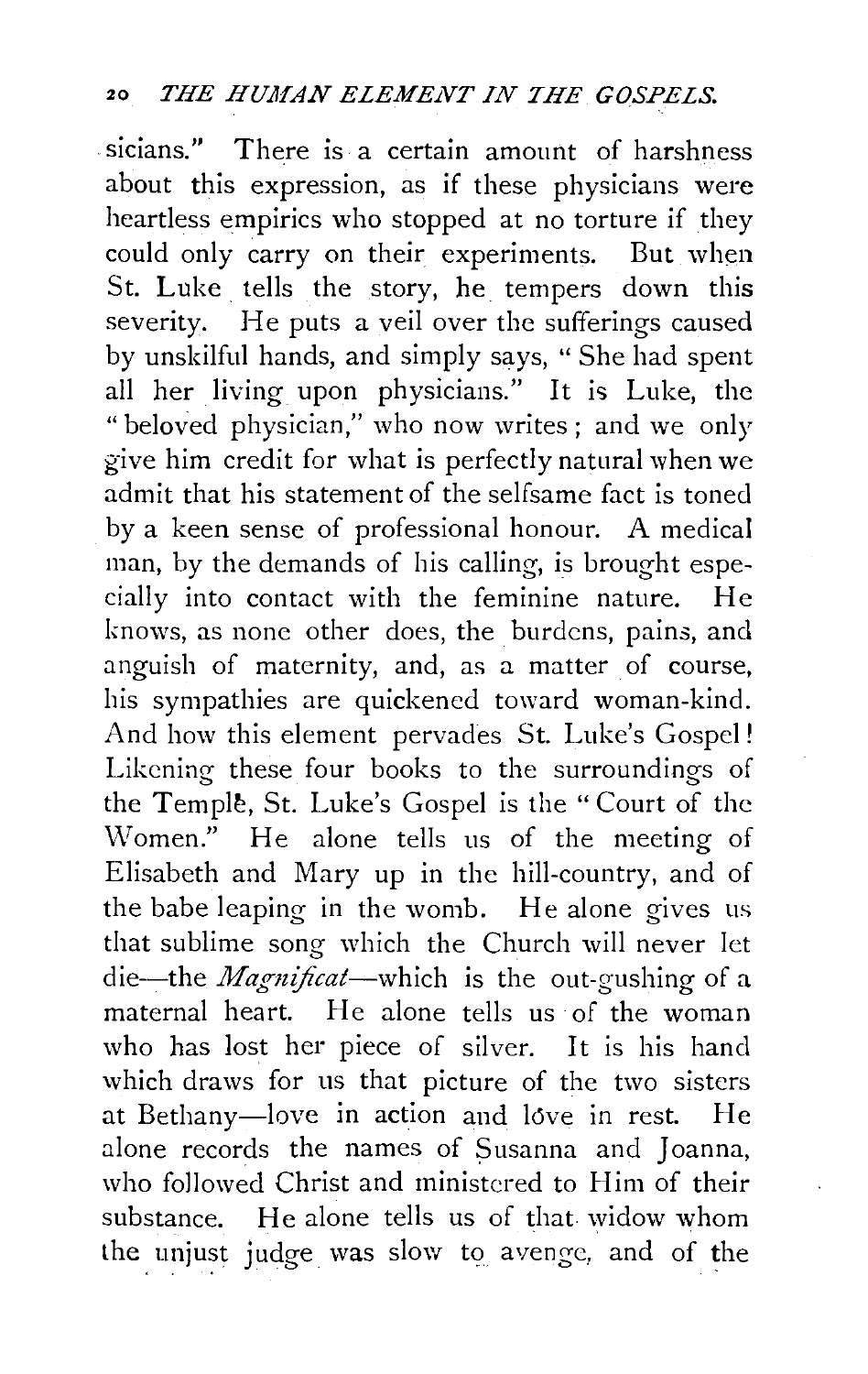" women" following Jesus to the cross. It is all through the heart of a "physician beloved."

So, too, in the Fourth Gospel. It is very probable that St. John spent part of his life in Jerusalem, and from the fact of his being acquainted with the highpriest (John xviii.  $15$ ), we might conjecture that he had some function in the service of the Temple. Recent writers have been trying to prove, from the frequent references to the Temple in the Revelation, that John not only might, but that he must, have had some acquaintance with its routine and ritual; that none but one who was personally familiar with the Temple service, and who himself had been behind the scenes, could have written the Book of the Revelation. Let this be granted, and what a flood of light does it pour upon this Fourth Gospel ! It is the Christ of Judæa it portrays, as the others .tell of the Christ of Galilee. You can put nearly the whole book within a ten-mile circle, taking Jerusalem as its centre. No longer do we see the flocks of birds darting round Gennesaret, no longer the lilies and the grass of Galilee; but we have instead the "vines" of the terraced mountain-side, and the "folds" of Olivet, where the "good shepherd" has safely housed his flocks. It is John who marks his calendar by the old Jewish feasts, threading ecclesiastical phrases all through his narrative. Witness the following : "At the feast; " " midst of the feast ; " "the last, the great day of the feast;" the "feast of dedication;" the "feast of tabernacles;" "the Jews' passover was nigh at hand;" " buy those things we have need of against the feast;" these are all expressions peculiar to this Gospel. It is St. John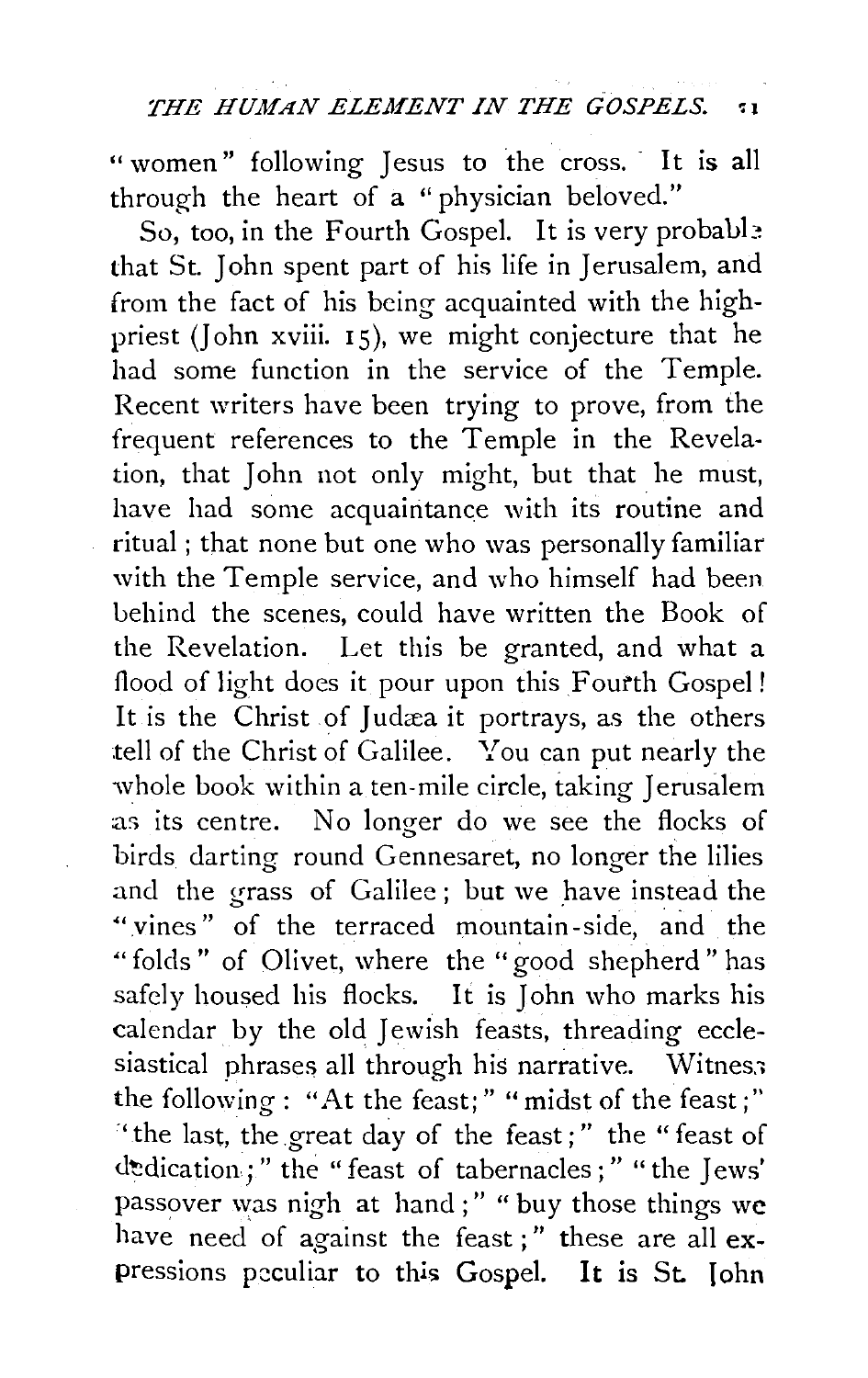who tells us of the raising to life of Lazarus, and of the cure of the blind man in Jerusalem. It is he who tells us how Jesus "sat over against the treasury;" and he alone records that Temple-scene (if, indeed, the record be part of his Gospel)-how Jesus took the part of the woman whom the Pharisees were accusing (viii.  $I-I I$ ). It is John who tells how Jesus was led before the council of priests, and how some of the " chief rulers " believed on Jesus. It is John who tells us of the "pool of Siloam ;" of the "brook Cedron ;" that Gethsemane was "a garden." He speaks of "the pavement ; " of " Golgotha ; " of Joseph's garden, and of his "new sepulchre "-all of which the other Evangelists omit. The others speak of a "great multitude" coming to take Jesus ; but John, perhaps recognizing familiar faces, tells us it was not a disorganized rabble, but an organized band, under the command of " officers " and a "captain." St. Mark, speaking of the sword-stroke of the lusty Peter, tells us how he "smote a servant of the high-priest;" but St. John, who has a more intimate acquaintance with the household of the highpriest, tells us "the servant's name was Malchus."

While then it is one life that the Evangelists describe, or, rather, parts of one life, we see that Divine life through a human medium. If one records events omitted by others, if at times the same fact be expressed in somewhat different forms, it is only what we have a reason and a right to expect. The Divine Spirit might, and did guide them; but He made use of their several idiosyncrasies, calling into play those laws of association, affinity, and taste **that** are a nart of our constitution.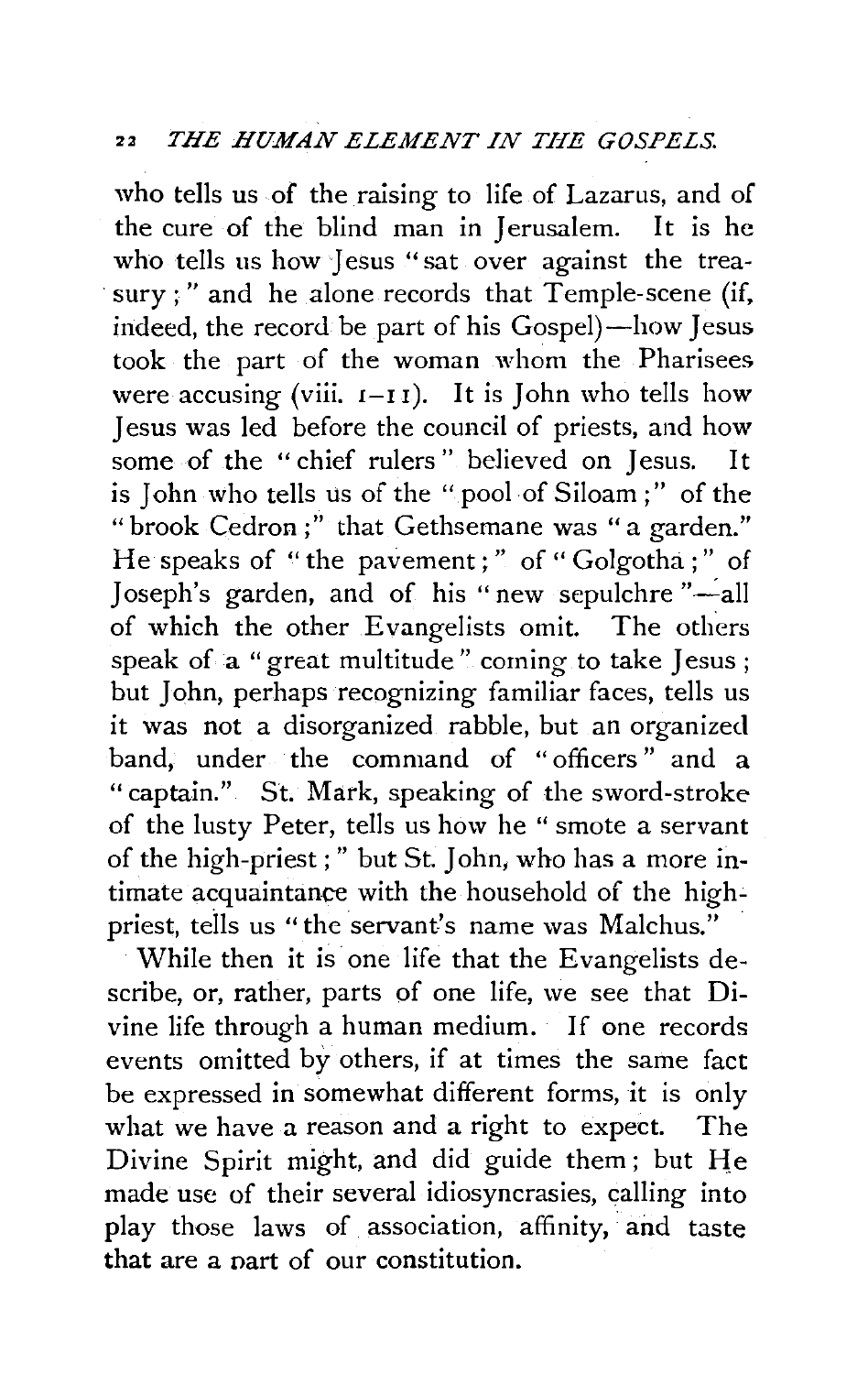# *THE HUMAN ELEMENT IN THE GOSPELS.* <sup>23</sup>

(2) But the human element appears in the Gospels -as in fact it does in all Scripture-in a second form: *they are written after the manner of human* speech. While we are not afraid of subjecting the Bible to the very same rules of criticism we apply to any other writings, still we claim for the Scriptures the same privileges, the same latitude of language, that we allow to them. Without claiming for these Gospels a *verbal* inspiration, we may claim for them a *plenary* inspiration, *i.e.,* an inspiration more comprehensive and as complete. Though in our translations we have lost the *ipsissima verba,* yet we have the same truths those words embodied. What are words at best but an imperfect vehicle for thought, and oftentimes a drapery with which to conceal thought ? Words change in their meaning, they grow old, they die ; but thought does not change, thought does not die. When man was formed in Eden there was a twofold process-a creation and an inspiration ; the body was made, the soul was inbreathed. So language is but an outward covering for the thought-soul; and may we not in these Gospels have the double process repeated- the thought inspired, and then the language left for the mind of the Evangelist to weave according to his own pattern ? Thus, underneath these discrepancies of statement we shall find a harmony of sentiment; and when these veils of language are turned aside we shall recognize the face of the Thought we have seen elsewhere. For instance: according to St. Matthew Christ says that " two sparrows are sold for one farthing;" but according to St. Luke He says that "five sparrows are sold for two farthings." But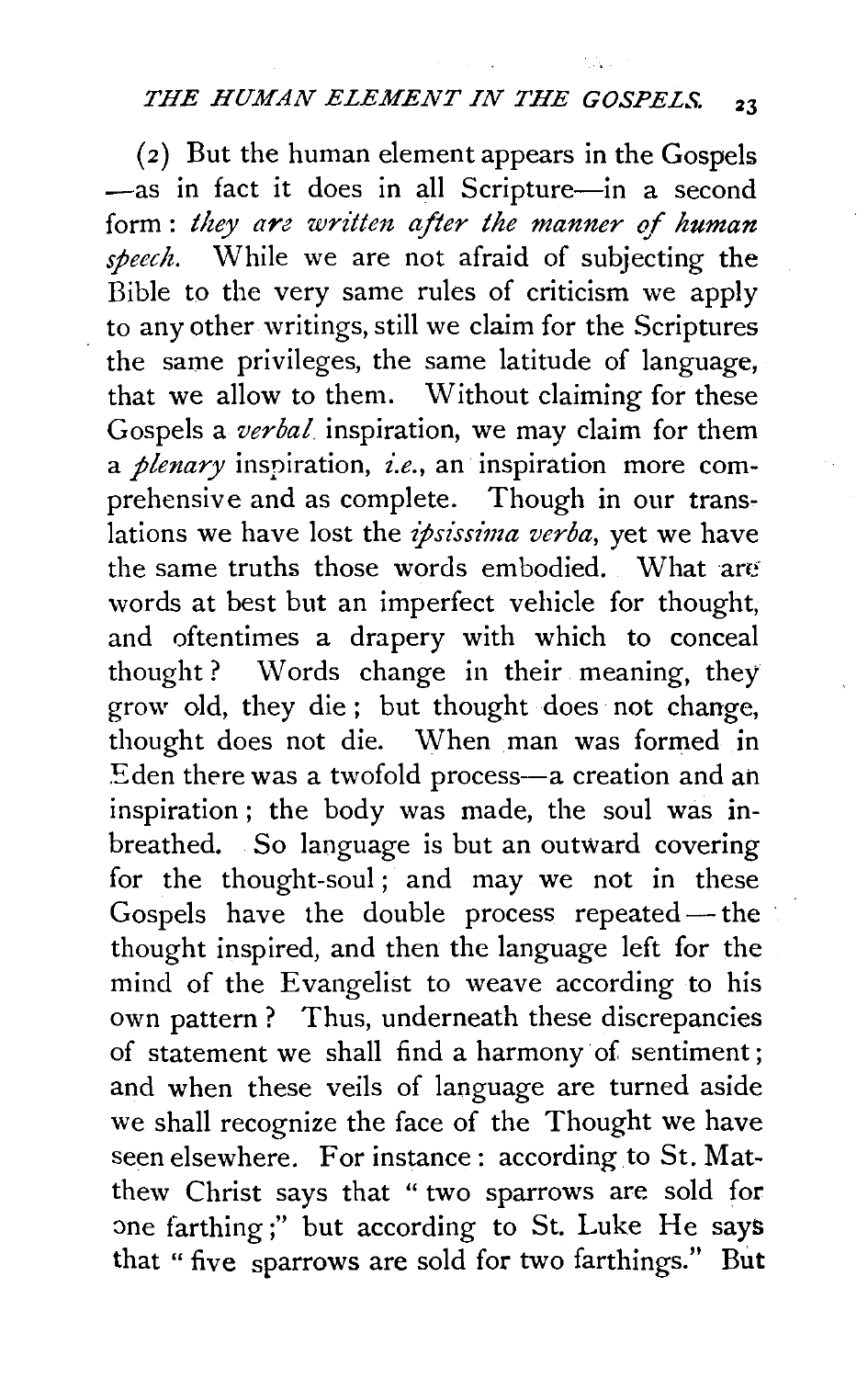let us get behind this drapery of sparrows and farthings, and we shall find the same *truth*-that these birds are very insignificant creatures,<sup>1</sup> and then this truth becomes part of the premise of the after syllogism which proves the Providence of God. Or we may take another illustration from the narrative which records the raising of Jairus's daughter. St. Luke tells us that when the ruler came and knelt at Jesus's feet his only daughter "lay a- dying;" St. Mark represents him as beseeching Christ greatly and saying, "My little daughter lieth at the point of death ;" while, according to St. Matthew, he says, "My daughter is even now dead." Now at first sight these statements appear irreconcilable ; but if we look through the mere phraseology we shall find an exact harmony of thought. It is simply a difference of tense ; in one, the action or state is present; in the other, past. We find in the Greek language a remarkable vivacity, and such an interchanging of tenses as our English would not allow. Does a writer want to bring a past event vividly to the mind-making it more real, more impressive? he brings it out of the past, and instead of the aorist he uses the historical present. We have an example (John ix. 13) where they *bring* the blind man to the Pharisees *(uyovouv airov*); and again *(Mark v. 15)*, when those who fed the swine *come (epxovral*) to Jesus. So, too, if a writer wishes to represent an action. with an expression of energy, decision, or completeness, he remits it back into the past and

<sup>•</sup> Yet we should also note that by accepting both statements we get a significant hint that' the Provrdence of God extends even to creatures most insignificant, embracing even the odd bird thrown into the gain.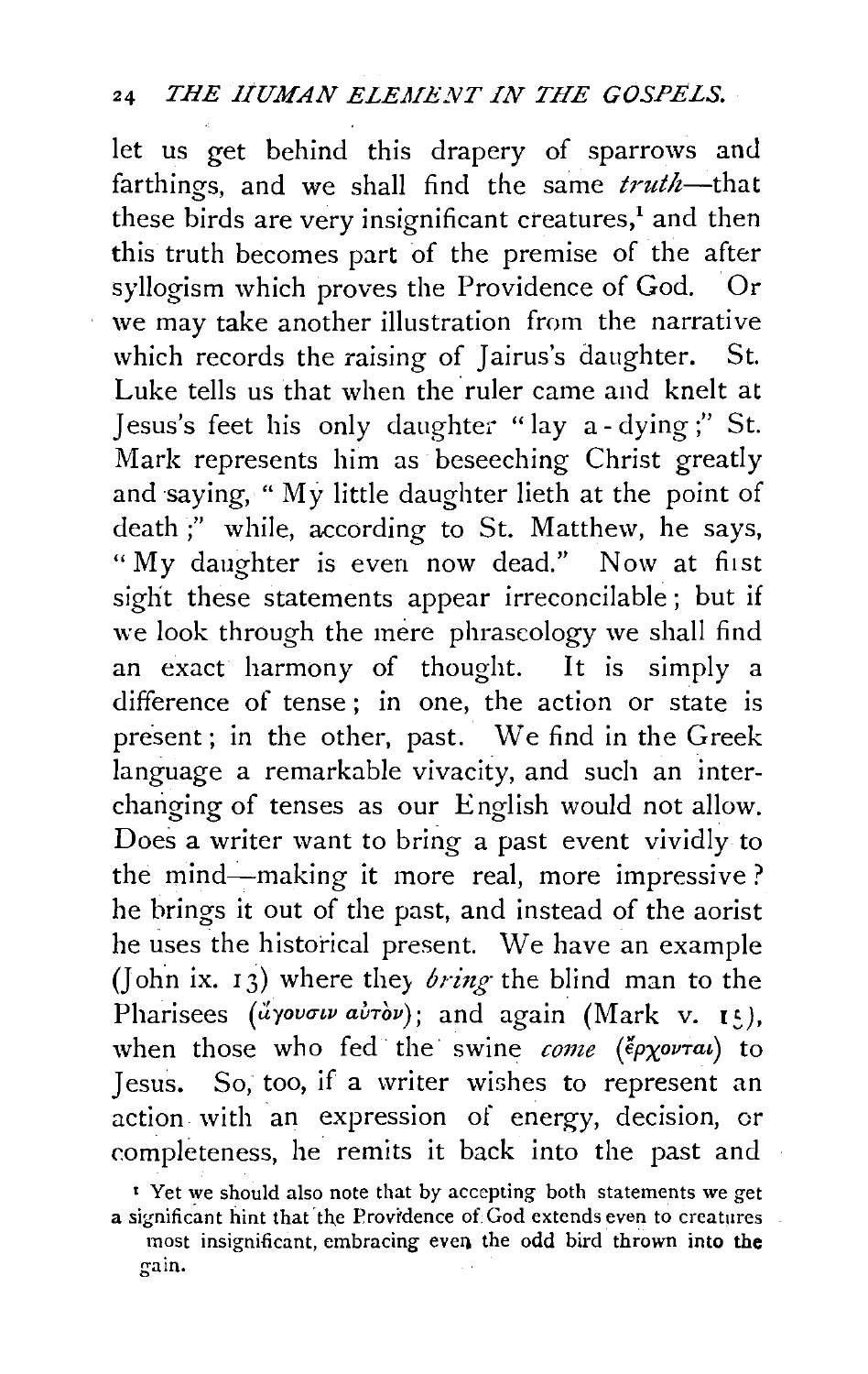uses the aorist for the present; while a future action, in view of its nearness or certainty, may be conceived of as now doing, or as already done, and may be expressed by the present, aorist, or perfect. Let. us apply these rules to that statement of St. Matthew, " My daughter is even now dead" (apti  $\epsilon \tau \epsilon \lambda \epsilon \nu \tau \eta \sigma \epsilon \nu$ ). That is, the event is so near and so certain, that in the mind of the writer it has already happened ; there is no chance of recovery, no room for hope. We have in our idiomatic English a phrase exactly analogous—" it is all over with him;" a phrase which, perhaps, would not bear a strict analysis, but which is most expressive, stamping at once the certainty of the event. Now suppose two persons are watching by the couch as the dying man lies in an unconscious stupor and gasps for breath. One of them says, "The man is surely dying;" and the other answers, "Yes, it is all over with him;'' the two expressions would vary, but the underlying thought would be exactly the same. So let the Gospels be interpreted in the light of common sense ; let us test them by the same rules of criticism we apply to other writings, and many of the so-called difficulties will vanish.

(3) There is a third mode in which the human element appears in the Gospels ; and that is, the *dif ferent aim that prompted and guided the Evangelists in their task.* They do not take up the work in a chance casual way ; they do not throw the incidents into their story at random, making a shapeless conglomerate; but each seems to have his well-defined purpose-his line of thought; and round this line of thought the incidents crystallize into beautiful and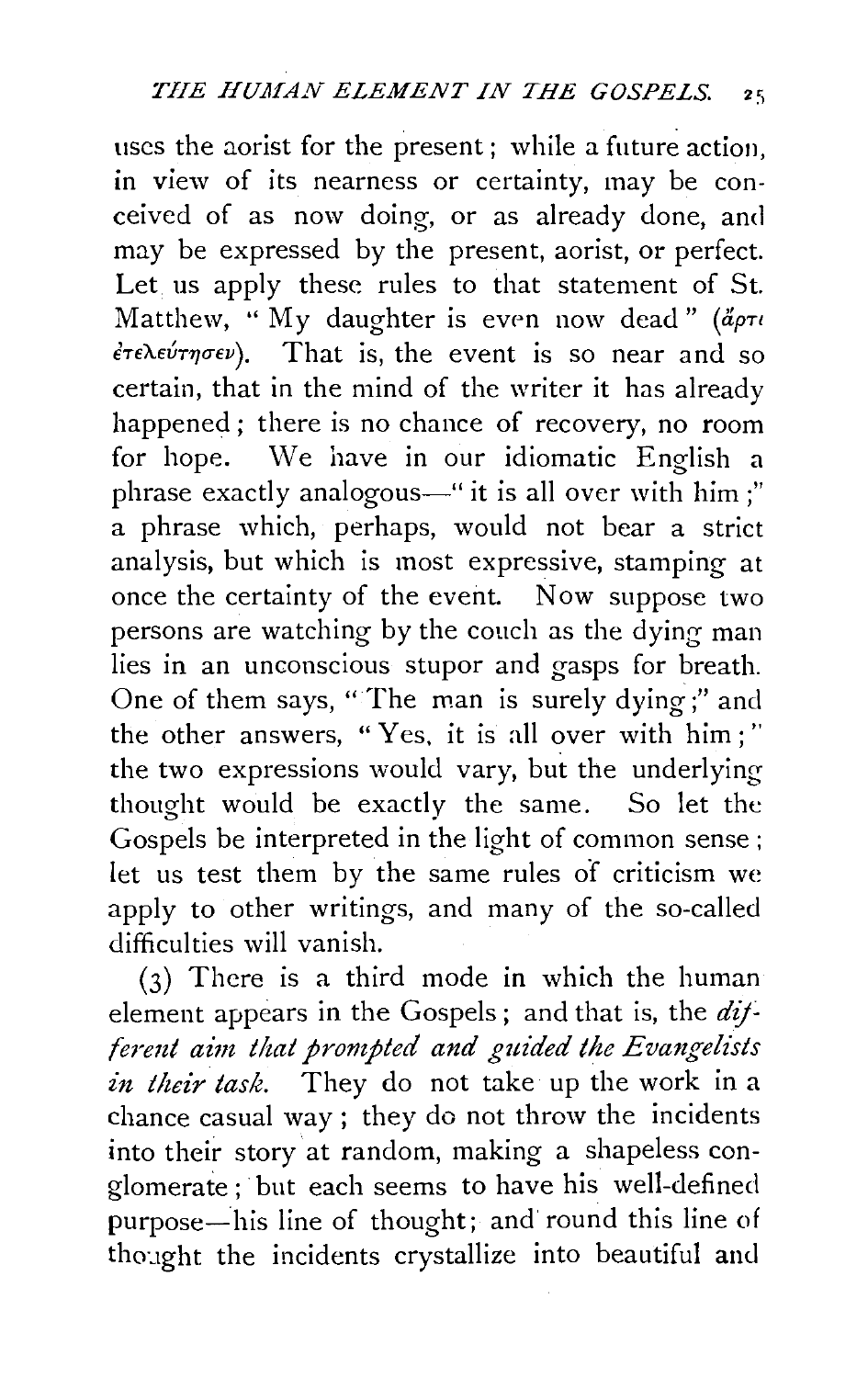symmetrical shapes. They do not portray. fout Christs, but one Christ in four aspects ; and as each views Him from the standpoint of his own design, he draws his lines of perspective accordingly. Whether there is any connection between the vision of Ezekiel and these Gospels we do not pretend to say. It may be only a fancy-and it may be something more-that recognizes in these four pictures the face of a lion, the face of an ox, the face of an eagle, and the face of a man : but if it be a fancy, it is a pleasant one, and not altogether profitless. St. Matthew shews us the face of the *lion*-Christ the King. His book links the Old with the New Testament. He holds up the lamp of prophecy, and flings its light full upon Christ the Messiah. He calls his book "the book of the generation of Jesus Christ, the son of David ; " and while St. Luke tells us of the visit of the poor shepherds, who, since they have no other treasures to offer, open their hearts and lips, and pour out the spices of their gladness and their songs ; St. Matthew shews us the stately Magi, asking, "Where is he that is born king of the Jews ? " and their rightroyal gifts-"gold, and frankincense, and myrrh." In St. Mark we see the face of the patient *ox.* It is Christ the Servant; going about doing good; bearing man's burdens; walking up and down. the furrows of common life, carrying a yoke that is self-imposed ; servant of all, whether bound to the plough or bound to the altar. In St. Luke we see the face of a *man*. It is Christ on the human side, and so this Gospel enters minutely into the circumstances of the birth ; it tells us of that per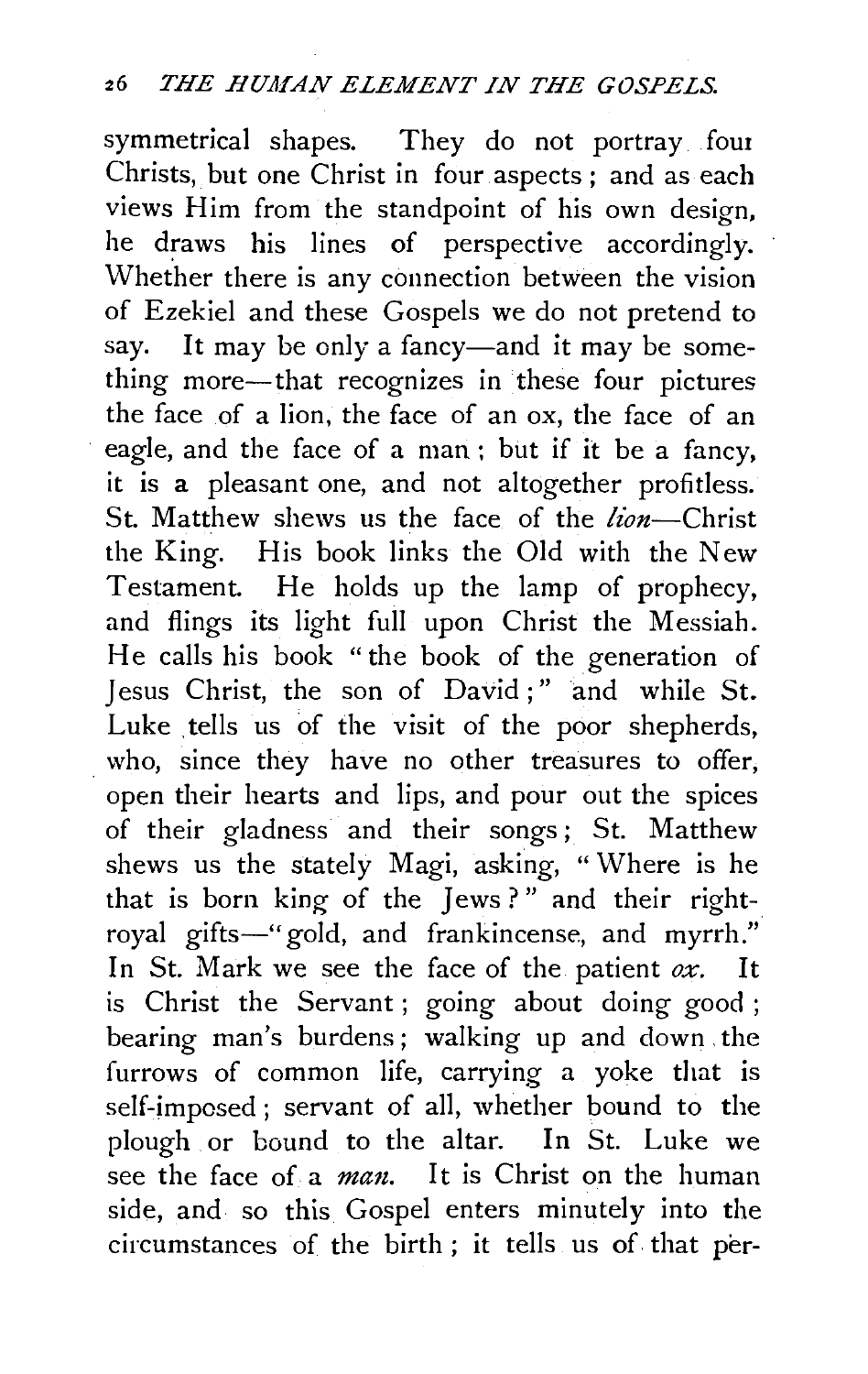feet childhood and youth ; it shews us the boy Jesus making the Rabbis of the Temple marvel. It is in this Gospel we find expressions like these : "and the child grew, and waxed strong in spirit, filled with wisdom;" "and when he was twelve years old ;" " and Jesus increased in wisdom and stature;" "and Jesus himself began to be about thirty years of age;" "he came to Nazareth, where he had been brought up." It is all through the gospel of the humanity. In St. John we see the face of the *eagle* - Christ the God. Instead of tracing his genealogy up to David, Abraham, and Adam, St. John goes infinitely higher. "The Word was with God, and *the Word was God."* That sentence is the keynote, running through the whole of this Fourth Gospel, and giving to its music such sublimity and grandeur. It is the Gospel of the discourses, the teacher. not issuing from the porch of a Zeno, but coming down "from above." It is Christ the Messiah-the God.

Taking into account these and other forms in which the human element appears in the Gospels, one by one the apparent difficulties and differences vanish. More than other lives, these come stamped with authority-bearing the hall-mark of Heaven. Simple stories they are, and yet for eighteen centuries they have charmed the world, lifting up men and nations into a better holier life. And why do they thus live ? live in spite of scoff and sarcasm ; in spite of the deadliest assaults and the keenest criticism? Because there is a living Christ in them. He is their Alpha and their Omega, their beginning and end. The mind that is darkened by sin may